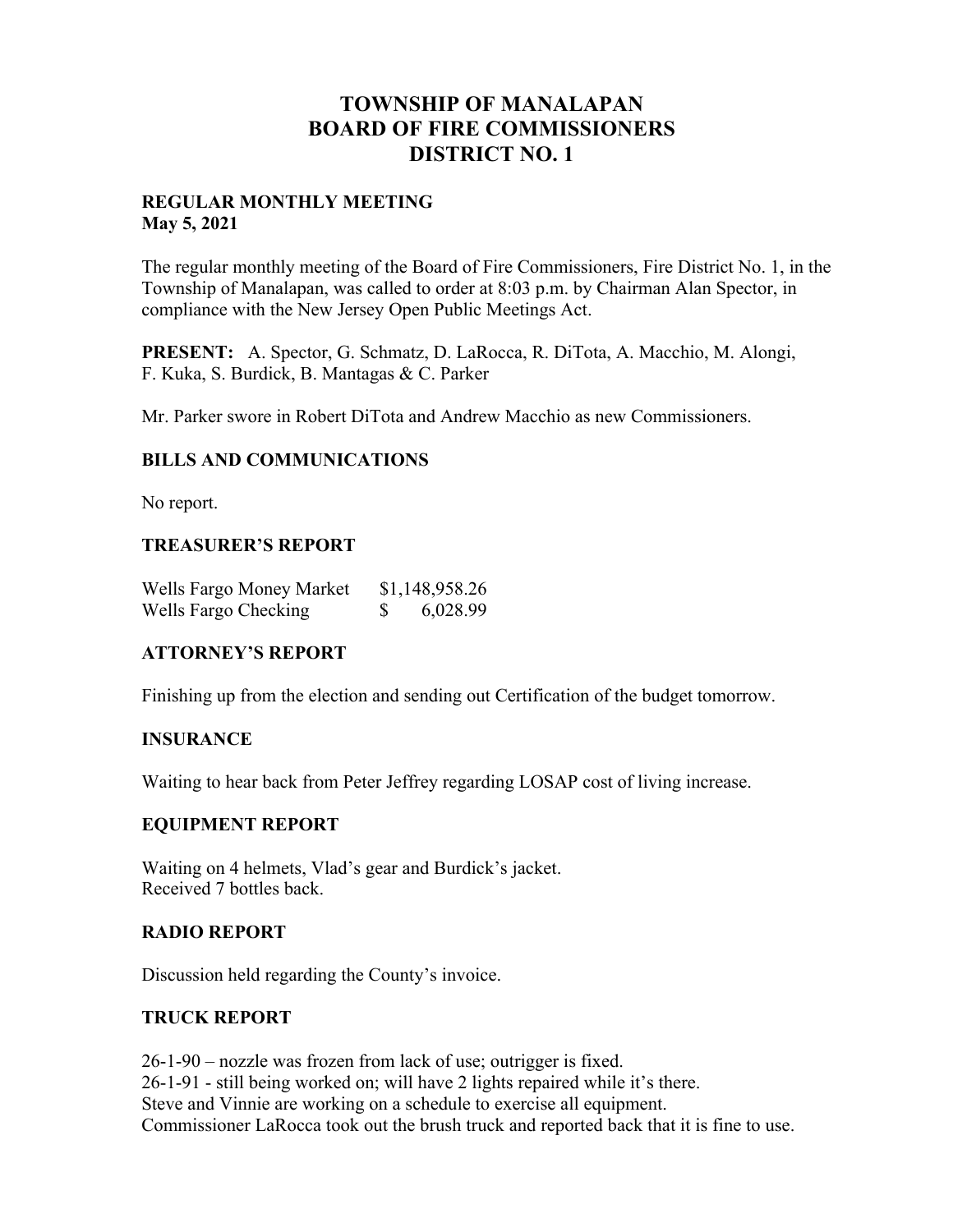# **CHIEF'S REPORT**

29 calls for the month of April. One SCBA unit went out for a leaking valve and one damaged from fire still not back. Still need a Commissioner to look at requested surplus gear. Would like to purchase 3 additional Toughbooks for 73, 90 & 91 for \$16,230 (this includes mount and installation). No communication with Mid Atlantic regarding FireDex gear not the charger for Scott TIC at

the Satellite.

## **MEMBERSHIP REPORT**

No report.

## **ASSOCIATION REPORT**

The three cameras are in and being installed tomorrow.

## **TRUSTEES' REPORT**

No report.

## **OLD BUSINESS**

See attached.

### **NEW BUSINESS**

Commissioner Schmatz made a motion to pay all vouchers; this was seconded by Commissioner LaRocca. All voted aye.

Commissioner LaRocca made a motion for \$875 for the trees planted on top of the berm; this was seconded by Commissioner DiTota. All voted aye.

Commissioner LaRocca made a motion for \$16,230 to purchase 3 Toughbooks to be installed in 26-1-73, 26-1-90 and 26-1-91; this was seconded by Commissioner Spector. Commissioners Spector, LaRocca, DiTota & Macchio voted aye; Commissioner Schmatz voted nay.

Commissioner LaRocca made a motion for \$10,400 to pour a 30' x 30' concrete pad next door; this was seconded by Commissioner Schmatz. All voted aye.

Chief Along added Commissioner Macchio to the email group.

Commissioner DiTota will take on the position of Clerk and will also handle the insurance.

Commissioner Spector thanked Commissioners Kelly and Caruana for their years of service.

Meeting opened to the public at 8:50 p.m.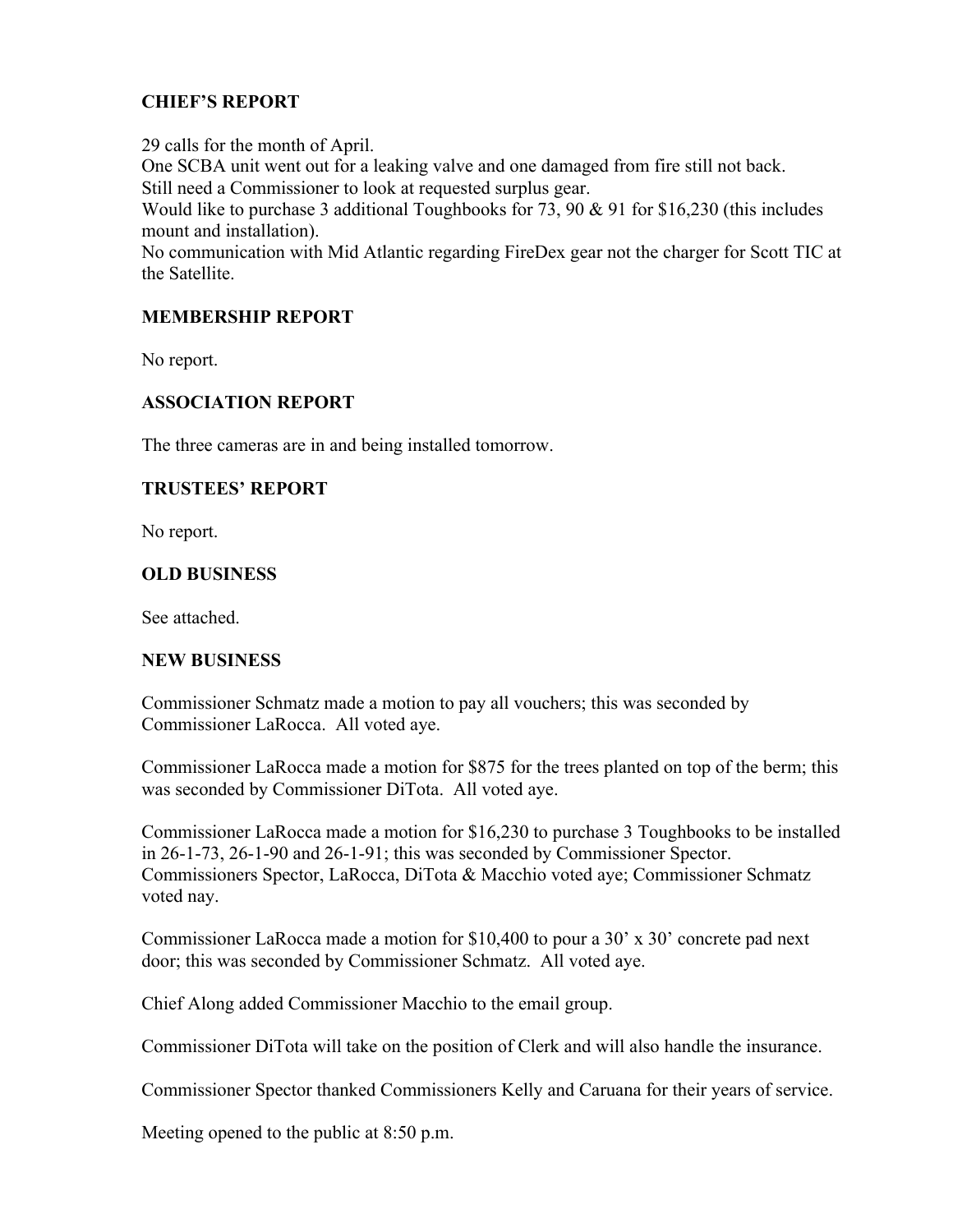A motion was made by Commissioner Spector to adjourn; it was seconded by Commissioner Schmatz and all voted aye.

Meeting adjourned at 8:52 p.m.

 Respectfully submitted, Robert DiTota, Clerk